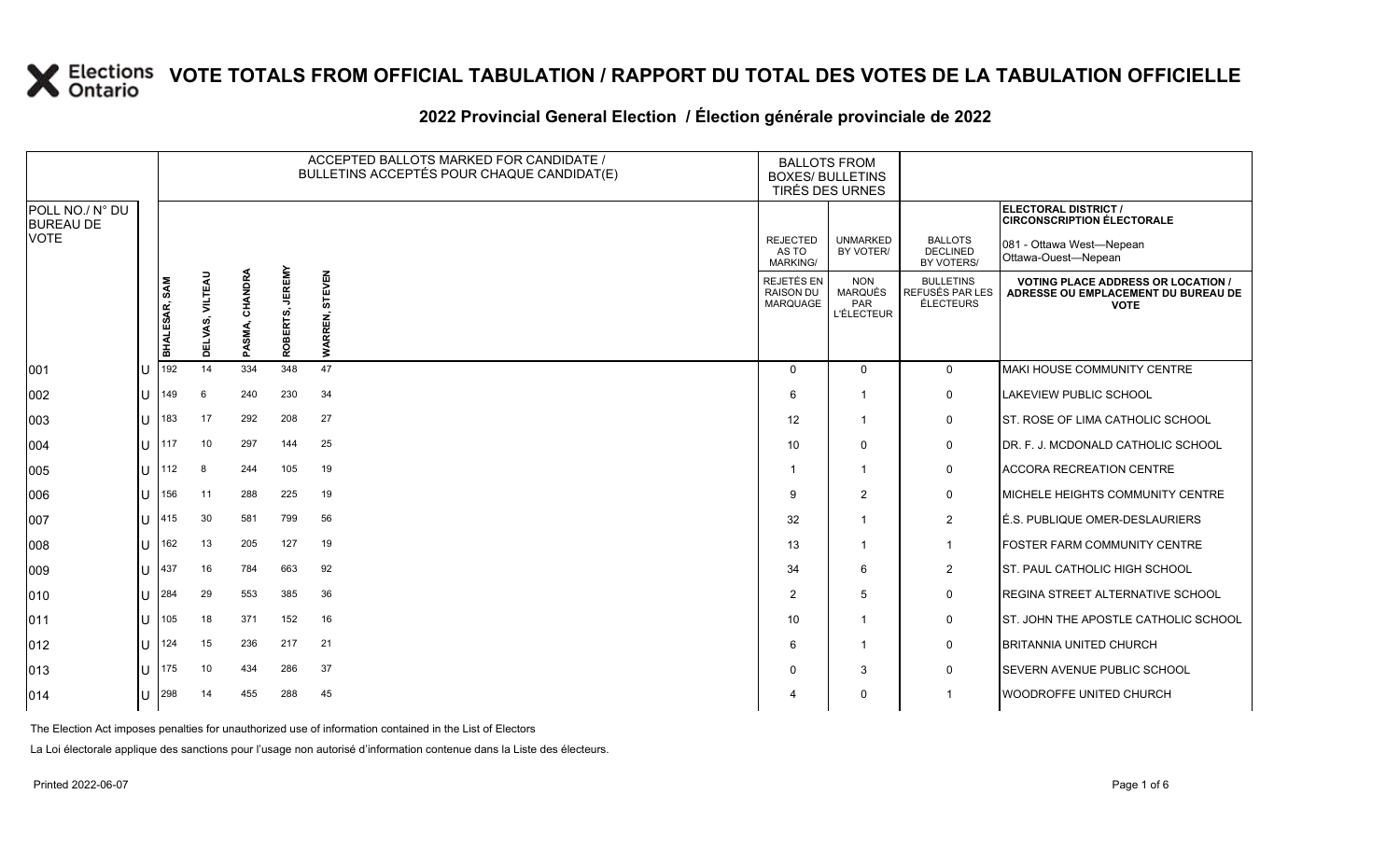### **2022 Provincial General Election / Élection générale provinciale de 2022**

|                                     |              |               |                 |                         |                           | ACCEPTED BALLOTS MARKED FOR CANDIDATE /<br>BULLETINS ACCEPTÉS POUR CHAQUE CANDIDAT(E) | <b>BALLOTS FROM</b><br><b>BOXES/ BULLETINS</b><br>TIRÉS DES URNES |                                                          |                                                  |                                                                                                 |
|-------------------------------------|--------------|---------------|-----------------|-------------------------|---------------------------|---------------------------------------------------------------------------------------|-------------------------------------------------------------------|----------------------------------------------------------|--------------------------------------------------|-------------------------------------------------------------------------------------------------|
| POLL NO./ N° DU<br><b>BUREAU DE</b> |              |               |                 |                         |                           |                                                                                       |                                                                   |                                                          |                                                  | ELECTORAL DISTRICT /<br><b>CIRCONSCRIPTION ÉLECTORALE</b>                                       |
| VOTE                                |              |               |                 |                         |                           |                                                                                       | <b>REJECTED</b><br>AS TO<br><b>MARKING/</b>                       | <b>UNMARKED</b><br>BY VOTER/                             | <b>BALLOTS</b><br><b>DECLINED</b><br>BY VOTERS/  | 081 - Ottawa West-Nepean<br>Ottawa-Ouest-Nepean                                                 |
|                                     |              | BHALESAR, SAM | DELVAS, VILTEAU | CHANDRA<br><b>PASMA</b> | <b>JEREMY</b><br>ROBERTS, | EVEN<br>듮<br>REN,<br><b>WARI</b>                                                      | REJETÉS EN<br><b>RAISON DU</b><br>MARQUAGE                        | <b>NON</b><br><b>MARQUÉS</b><br>PAR<br><b>L'ÉLECTEUR</b> | <b>BULLETINS</b><br>REFUSÉS PAR LES<br>ÉLECTEURS | <b>VOTING PLACE ADDRESS OR LOCATION /</b><br>ADRESSE OU EMPLACEMENT DU BUREAU DE<br><b>VOTE</b> |
| 015                                 |              | 211           | $\overline{7}$  | 375                     | 278                       | 32                                                                                    | 2                                                                 | $\Omega$                                                 | $\mathbf 0$                                      | WOODROFFE HIGH SCHOOL                                                                           |
| 016                                 |              | 173           | 13              | 321                     | 311                       | 28                                                                                    | $\mathbf{0}$                                                      | 2                                                        | $\mathbf 0$                                      | <b>BRIARGREEN PUBLIC SCHOOL</b>                                                                 |
| 017                                 |              | 238           | 21              | 444                     | 418                       | 41                                                                                    | $\Omega$                                                          | $\Omega$                                                 | $\mathbf 0$                                      | <b>PINECREST RECREATION CENTRE</b>                                                              |
| 018                                 |              | 152           | 6               | 315                     | 343                       | 24                                                                                    | 8                                                                 | 2                                                        | $\mathsf{O}$                                     | ST. JOHN THE APOSTLE CHURCH                                                                     |
| 019                                 |              | 188           | 5               | 364                     | 285                       | 46                                                                                    | 2                                                                 | $\mathbf{1}$                                             | $\mathbf 0$                                      | <b>IST. PAUL'S PRESBYTERIAN CHURCH</b>                                                          |
| 020                                 |              | 194           | 5               | 227                     | 231                       | 32                                                                                    | -1                                                                | 8                                                        | $\mathsf{O}$                                     | <b>BROMLEY ROAD BAPTIST CHURCH</b>                                                              |
| 021                                 | $\mathbf{H}$ | 211           | 13              | 356                     | 257                       | 30                                                                                    | 9                                                                 | $\overline{1}$                                           | $\mathsf{O}$                                     | É.É. PUBLIQUE CHARLOTTE-LEMIEUX                                                                 |
| 022                                 |              | 147           | 9               | 164                     | 226                       | 12                                                                                    | 11                                                                | 2                                                        | $\mathbf 0$                                      | CITY OF OTTAWA CENTRAL ARCHIVES                                                                 |
| 023                                 |              | 197           | 9               | 372                     | 277                       | 28                                                                                    | 10                                                                | 2                                                        | $\mathsf{O}$                                     | <b>SIR GUY CARLETON SECONDARY SCHOOL</b>                                                        |
| 024                                 |              | 369           | 14              | 662                     | 420                       | 69                                                                                    | 21                                                                | 2                                                        | $\mathbf 0$                                      | AGINCOURT ROAD PUBLIC SCHOOL                                                                    |
| 025                                 |              | 178           | 16              | 212                     | 314                       | 25                                                                                    | 11                                                                | $\mathbf{1}$                                             | $\mathbf{1}$                                     | JULIAN OF NORWICH ANGLICAN CHURCH                                                               |
| 026                                 |              | 132           | 18              | 343                     | 175                       | 23                                                                                    | 2                                                                 | $\Omega$                                                 | $\mathsf{O}$                                     | ST. ELIZABETH CATHOLIC SCHOOL                                                                   |
| 027                                 |              | 144           | 17              | 245                     | 125                       | 22                                                                                    | 7                                                                 | $\mathbf{1}$                                             | $\mathbf{1}$                                     | <b>J.A. DULUDE ARENA</b>                                                                        |
| 028                                 | $\mathbf{H}$ | 210           | 37              | 347                     | 480                       | 43                                                                                    | 11                                                                | $\overline{7}$                                           | $\mathbf 1$                                      | MEADOWLANDS PUBLIC SCHOOL                                                                       |

The Election Act imposes penalties for unauthorized use of information contained in the List of Electors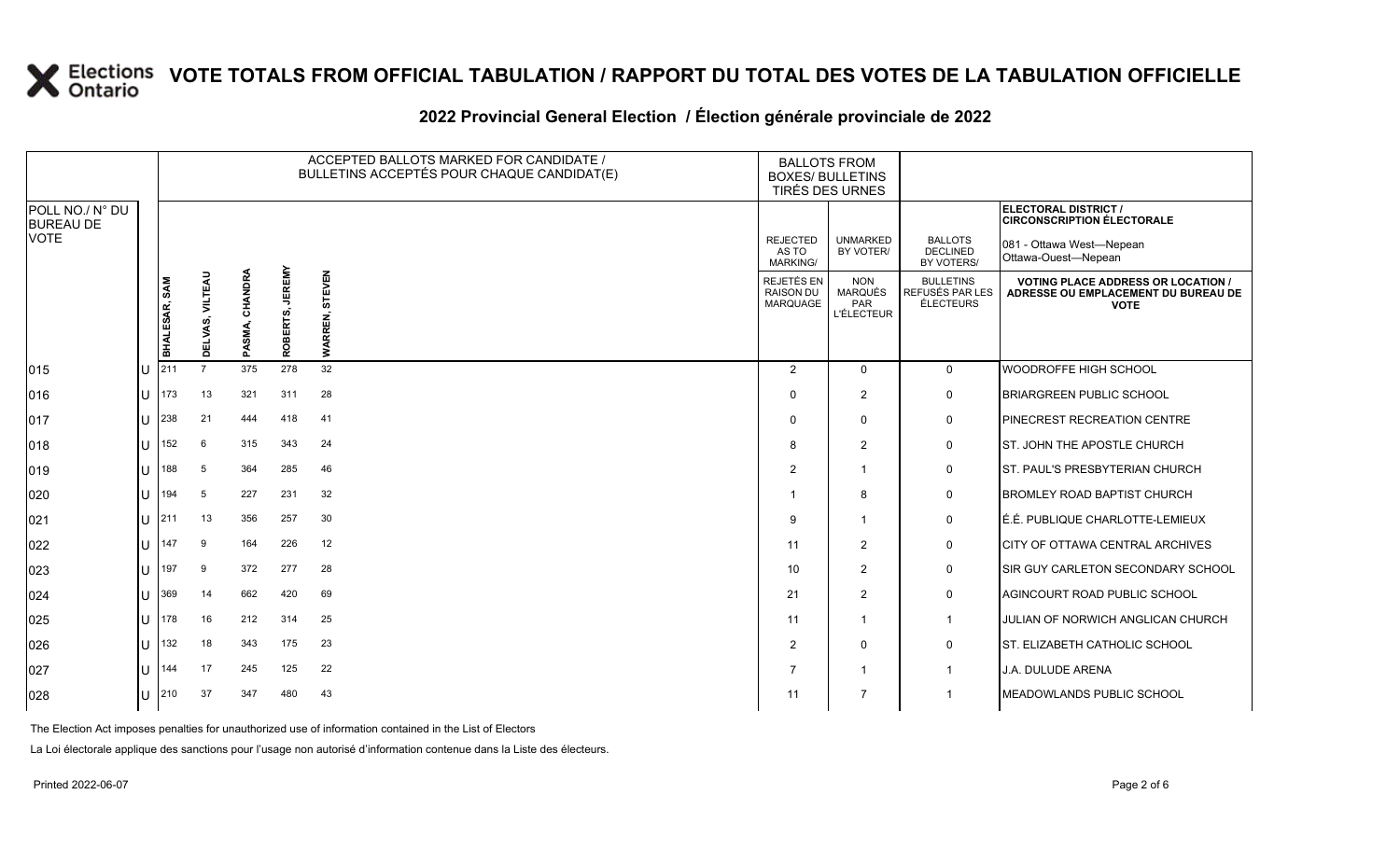### **2022 Provincial General Election / Élection générale provinciale de 2022**

|                                     |     |               |                 |                |                           | ACCEPTED BALLOTS MARKED FOR CANDIDATE /<br>BULLETINS ACCEPTÉS POUR CHAQUE CANDIDAT(E) | <b>BALLOTS FROM</b><br><b>BOXES/ BULLETINS</b><br>TIRÉS DES URNES |                                                   |                                                  |                                                                                                 |
|-------------------------------------|-----|---------------|-----------------|----------------|---------------------------|---------------------------------------------------------------------------------------|-------------------------------------------------------------------|---------------------------------------------------|--------------------------------------------------|-------------------------------------------------------------------------------------------------|
| POLL NO./ N° DU<br><b>BUREAU DE</b> |     |               |                 |                |                           |                                                                                       |                                                                   |                                                   |                                                  | <b>ELECTORAL DISTRICT /</b><br><b>CIRCONSCRIPTION ÉLECTORALE</b>                                |
| <b>VOTE</b>                         |     |               |                 |                |                           |                                                                                       | <b>REJECTED</b><br>AS TO<br>MARKING/                              | <b>UNMARKED</b><br>BY VOTER/                      | <b>BALLOTS</b><br><b>DECLINED</b><br>BY VOTERS/  | 081 - Ottawa West-Nepean<br>Ottawa-Ouest-Nepean                                                 |
|                                     |     | BHALESAR, SAM | DELVAS, VILTEAU | PASMA, CHANDRA | <b>JEREMY</b><br>ROBERTS, | EVEN<br>5<br>REN,<br><b>WARI</b>                                                      | REJETÉS EN<br><b>RAISON DU</b><br>MARQUAGE                        | <b>NON</b><br>MARQUÉS<br>PAR<br><b>L'ÉLECTEUR</b> | <b>BULLETINS</b><br>REFUSÉS PAR LES<br>ÉLECTEURS | <b>VOTING PLACE ADDRESS OR LOCATION /</b><br>ADRESSE OU EMPLACEMENT DU BUREAU DE<br><b>VOTE</b> |
| 029                                 |     | 170           | 12              | 254            | 188                       | 18                                                                                    | $\Omega$                                                          | $\mathbf 0$                                       | $\mathbf{0}$                                     | CARLINGTON RECREATION CENTRE                                                                    |
| 030                                 | Ш   | 150           | 21              | 243            | 166                       | 23                                                                                    | 9                                                                 | -1                                                | $\mathbf{1}$                                     | CALVIN CHRISTIAN REFORMED CHURCH                                                                |
| 031                                 |     | 149           | 12              | 220            | 208                       | 29                                                                                    | 11                                                                | $\overline{2}$                                    | 0                                                | CITY VIEW CURLING CLUB                                                                          |
| 033                                 | ΙU  | 124           | 8               | 219            | 261                       | 8                                                                                     | 5                                                                 | 2                                                 | $\mathbf 0$                                      | FISHER HEIGHTS AREA COMM. ASSOCIATION                                                           |
| 034                                 | ΙU  | 175           | 24              | 271            | 247                       | 35                                                                                    | 23                                                                | 2                                                 | $\mathbf{1}$                                     | ST. RITA CATHOLIC SCHOOL                                                                        |
| 400                                 | Ш   | 25            | 2               | 30             | 55                        | 6                                                                                     | 3                                                                 | $\mathbf 1$                                       | 0                                                | THE HALCYON                                                                                     |
| 401                                 |     | 64            | 5               | 76             | 118                       | 9                                                                                     |                                                                   | $\mathbf 0$                                       | $\mathbf 0$                                      | <b>AMBLESIDE II</b>                                                                             |
| 402                                 | Ш   | 58            | 2               | 75             | 131                       | 14                                                                                    | $\overline{2}$                                                    | $\mathbf 0$                                       | 0                                                | AMBLESIDE ONE                                                                                   |
| 403                                 | Ш   | 29            | $\Omega$        | 59             | 42                        | $\overline{1}$                                                                        | $\overline{2}$                                                    | $\mathbf 0$                                       | 0                                                | AMBLESIDE III                                                                                   |
| 404                                 | ΙU  | 33            | 4               | 56             | 51                        | $\mathbf{3}$                                                                          | $\Omega$                                                          | $\mathbf 0$                                       | 0                                                | <b>PARKWAY TOWERS</b>                                                                           |
| 405                                 | ΙU  | 44            | 2               | 61             | 82                        | 9                                                                                     |                                                                   | $\mathbf 0$                                       | 0                                                | PARK PLACE APARTMENTS                                                                           |
| 406                                 | ΙU  | 53            | 3               | 98             | 87                        | 12                                                                                    | 5                                                                 | $\mathbf 0$                                       | $\mathbf{1}$                                     | SOMERSET TOWERS                                                                                 |
| 407                                 | ΙU  | 31            | 2               | 56             | 69                        | $\mathbf{3}$                                                                          | $\overline{2}$                                                    | $\mathbf 0$                                       | 0                                                | <b>MANOR SQUARE</b>                                                                             |
| 408                                 | IU. | 33            |                 | 37             | 90                        | $\overline{7}$                                                                        | 0                                                                 | 0                                                 | 0                                                | <b>MANOR HOUSE</b>                                                                              |

The Election Act imposes penalties for unauthorized use of information contained in the List of Electors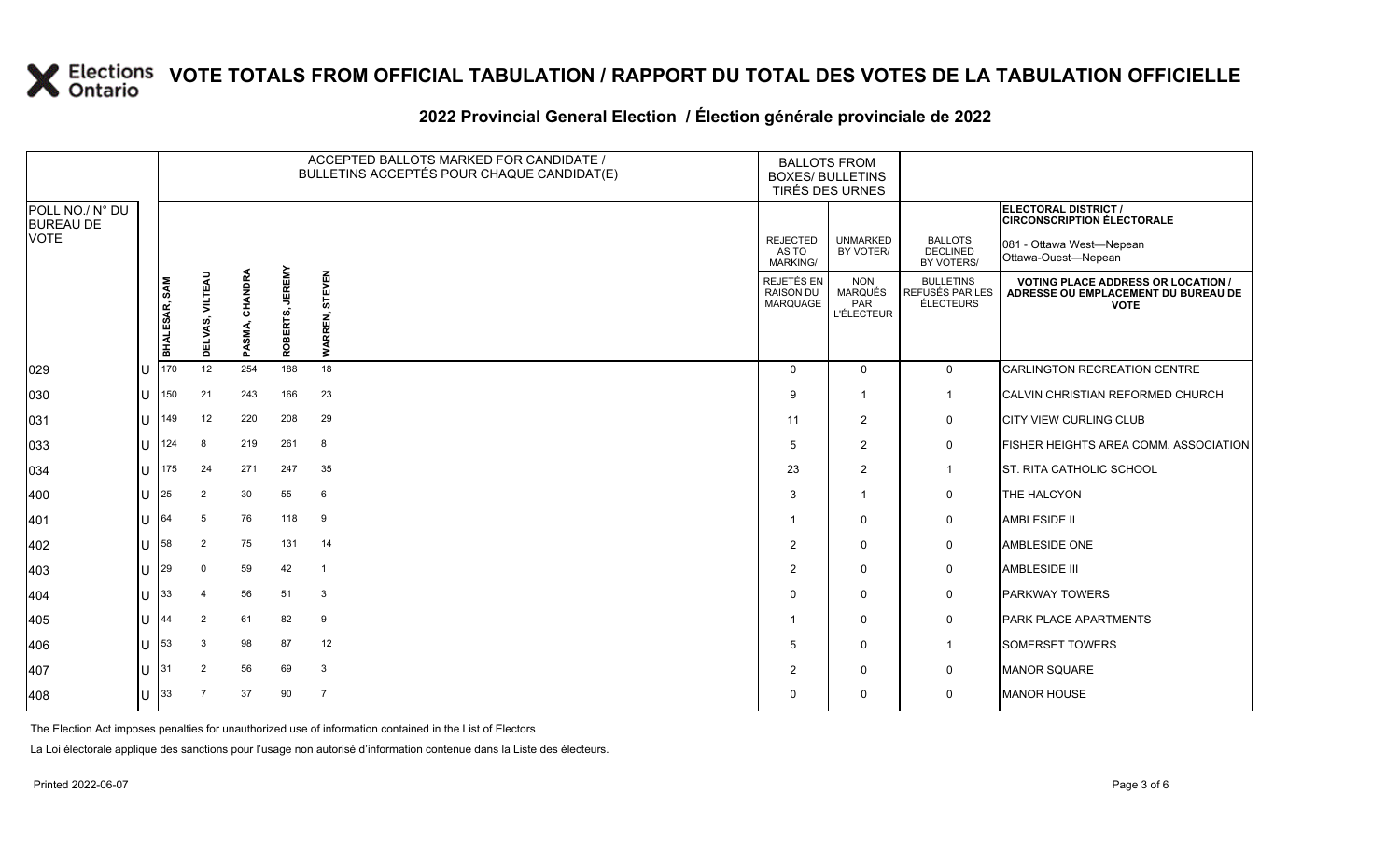### **2022 Provincial General Election / Élection générale provinciale de 2022**

|                                     |              |               |                 |                |                           | ACCEPTED BALLOTS MARKED FOR CANDIDATE /<br>BULLETINS ACCEPTÉS POUR CHAQUE CANDIDAT(E) | <b>BALLOTS FROM</b><br><b>BOXES/ BULLETINS</b><br>TIRÉS DES URNES |                                                          |                                                  |                                                                                                 |
|-------------------------------------|--------------|---------------|-----------------|----------------|---------------------------|---------------------------------------------------------------------------------------|-------------------------------------------------------------------|----------------------------------------------------------|--------------------------------------------------|-------------------------------------------------------------------------------------------------|
| POLL NO./ N° DU<br><b>BUREAU DE</b> |              |               |                 |                |                           |                                                                                       |                                                                   |                                                          |                                                  | ELECTORAL DISTRICT /<br><b>CIRCONSCRIPTION ÉLECTORALE</b>                                       |
| <b>VOTE</b>                         |              |               |                 |                |                           |                                                                                       | <b>REJECTED</b><br>AS TO<br>MARKING/                              | <b>UNMARKED</b><br>BY VOTER/                             | <b>BALLOTS</b><br><b>DECLINED</b><br>BY VOTERS/  | 081 - Ottawa West-Nepean<br>Ottawa-Ouest-Nepean                                                 |
|                                     |              | BHALESAR, SAM | DELVAS, VILTEAU | PASMA, CHANDRA | <b>JEREMY</b><br>ROBERTS, | EVEN<br>5<br><b>WARF</b>                                                              | REJETÉS EN<br><b>RAISON DU</b><br>MARQUAGE                        | <b>NON</b><br><b>MARQUÉS</b><br>PAR<br><b>L'ÉLECTEUR</b> | <b>BULLETINS</b><br>REFUSÉS PAR LES<br>ÉLECTEURS | <b>VOTING PLACE ADDRESS OR LOCATION /</b><br>ADRESSE OU EMPLACEMENT DU BUREAU DE<br><b>VOTE</b> |
| 409                                 |              | 41            |                 | 33             | 76                        | 3                                                                                     | $\mathbf{1}$                                                      | $\Omega$                                                 | $\overline{0}$                                   | <b>MANOR GARDEN</b>                                                                             |
| 410                                 | $\mathbf{H}$ | 24            | 2               | 22             | 34                        | $\mathbf{3}$                                                                          | 4                                                                 | $\Omega$                                                 | 0                                                | <b>MCEWEN TERRACE</b>                                                                           |
| 700                                 |              |               |                 | $\overline{4}$ | 8                         | $\overline{1}$                                                                        | $\Omega$                                                          | $\Omega$                                                 | 0                                                | <b>RIVERPARK RETIREMENT RESIDENCE</b>                                                           |
| 701                                 |              | 14            | 2               | 8              | 25                        | $\overline{1}$                                                                        | 3                                                                 | $\mathbf{0}$                                             | $\mathbf 0$                                      | <b>VALLEY STREAM RETIREMENT</b>                                                                 |
| 702                                 |              | 31            | 2               | 21             | 66                        | 5                                                                                     | 5                                                                 | $\Omega$                                                 | 0                                                | THE REDWOODS RETIREMENT RESIDENCE                                                               |
| 703                                 |              |               | $\mathbf 0$     | $\overline{2}$ | 11                        | 2                                                                                     | 3                                                                 | $\mathbf{0}$                                             | $\mathbf 0$                                      | <b>EXTENDICARE NEW ORCHARD LODGE</b>                                                            |
| 704                                 |              | 24            |                 | 10             | 25                        | $\overline{1}$                                                                        | $\Omega$                                                          | $\mathbf{0}$                                             | $\mathbf 0$                                      | <b>WESTWOOD RETIREMENT RESIDENCE</b>                                                            |
| 705                                 |              | 18            |                 | 8              | 19                        | $\overline{4}$                                                                        | 2                                                                 | $\mathbf{0}$                                             | $\mathbf{1}$                                     | <b>CARLINGVIEW MANOR</b>                                                                        |
| 706                                 |              | 16            | $\Omega$        | 6              | 12                        | 3                                                                                     | $\overline{2}$                                                    | $\Omega$                                                 | $\mathsf{O}$                                     | <b>EXTENDICARE WEST END VILLA</b>                                                               |
| 707                                 |              | 31            |                 | 9              | 27                        | 5                                                                                     |                                                                   | 2                                                        | $\mathsf{O}$                                     | CARLINGWOOD RETIREMENT RESIDENCE                                                                |
| 708                                 |              | 19            |                 | 11             | 24                        | $\mathbf{3}$                                                                          | 3                                                                 | $\Omega$                                                 | 0                                                | <b>CRYSTAL VIEW LODGE</b>                                                                       |
| 709                                 |              | 22            | $\mathbf 4$     | 13             | 17                        | 9                                                                                     | 7                                                                 | $\Omega$                                                 | $\mathsf{O}$                                     | <b>EXTENDICARE MEDEX</b>                                                                        |
| 710                                 |              | 14            |                 | $\overline{7}$ | 12                        | $\mathbf{3}$                                                                          | $\Omega$                                                          | $\mathbf{0}$                                             | $\mathbf 0$                                      | PETER D. CLARK HOME                                                                             |
| 711                                 |              | 13            |                 | 6              | 17                        | $\overline{1}$                                                                        |                                                                   | $\Omega$                                                 | $\mathbf 0$                                      | <b>CITY VIEW RETIREMENT COMMUNITY</b>                                                           |

The Election Act imposes penalties for unauthorized use of information contained in the List of Electors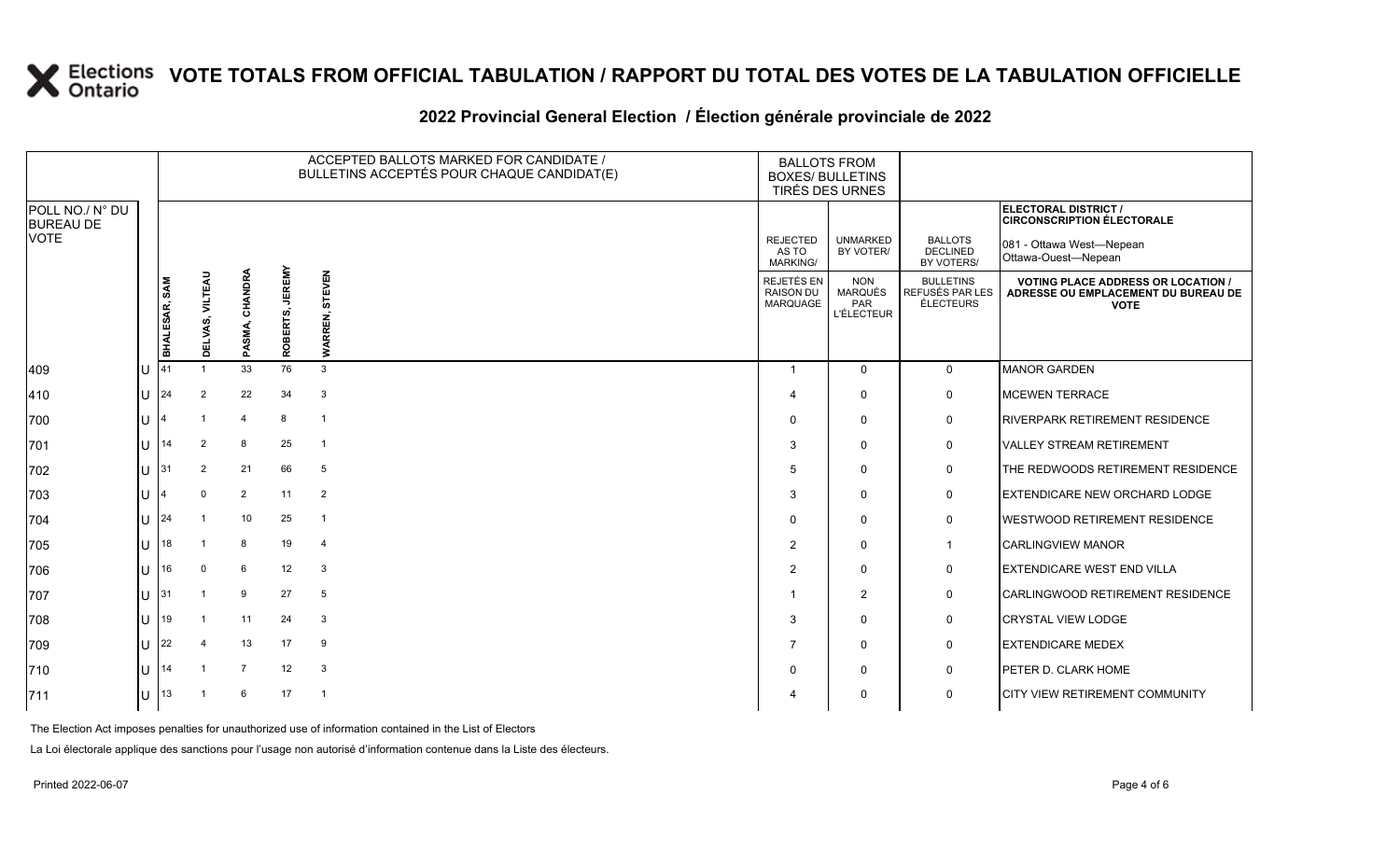#### **2022 Provincial General Election / Élection générale provinciale de 2022**

|                                     |     | ACCEPTED BALLOTS MARKED FOR CANDIDATE /<br>BULLETINS ACCEPTÉS POUR CHAQUE CANDIDAT(E) |                 |                |                 |                          | <b>BALLOTS FROM</b><br><b>BOXES/ BULLETINS</b><br>TIRÉS DES URNES |                                                          |                                                  |                                                                                                 |
|-------------------------------------|-----|---------------------------------------------------------------------------------------|-----------------|----------------|-----------------|--------------------------|-------------------------------------------------------------------|----------------------------------------------------------|--------------------------------------------------|-------------------------------------------------------------------------------------------------|
| POLL NO./ N° DU<br><b>BUREAU DE</b> |     |                                                                                       |                 |                |                 |                          |                                                                   |                                                          |                                                  | <b>ELECTORAL DISTRICT /</b><br><b>CIRCONSCRIPTION ÉLECTORALE</b>                                |
| <b>VOTE</b>                         |     |                                                                                       |                 |                |                 |                          | <b>REJECTED</b><br>AS TO<br><b>MARKING/</b>                       | <b>UNMARKED</b><br>BY VOTER/                             | <b>BALLOTS</b><br><b>DECLINED</b><br>BY VOTERS/  | 081 - Ottawa West—Nepean<br>Ottawa-Ouest-Nepean                                                 |
|                                     |     | BHALESAR, SAM                                                                         | DELVAS, VILTEAU | PASMA, CHANDRA | ROBERTS, JEREMY | STEVEN<br><b>WARREN,</b> | REJETÉS EN<br><b>RAISON DU</b><br>MARQUAGE                        | <b>NON</b><br><b>MARQUÉS</b><br>PAR<br><b>L'ÉLECTEUR</b> | <b>BULLETINS</b><br>REFUSÉS PAR LES<br>ÉLECTEURS | <b>VOTING PLACE ADDRESS OR LOCATION /</b><br>ADRESSE OU EMPLACEMENT DU BUREAU DE<br><b>VOTE</b> |
| $ 712$                              | Iυ  |                                                                                       | $\overline{2}$  |                | 17              | $\overline{1}$           | $\mathbf{0}$                                                      |                                                          | $\mathbf 0$                                      | <b>EXTENDICARE STARWOOD</b>                                                                     |
| 713                                 | lu  |                                                                                       | $\Omega$        |                | $\overline{7}$  | $\overline{1}$           | 6                                                                 | $\mathbf 0$                                              | 4                                                | <b>EMBASSY WEST SENIOR LIVING</b>                                                               |
| 715                                 | lu  | 14                                                                                    | $\mathbf 0$     | 18             | 28              | $\overline{2}$           | $\Omega$                                                          |                                                          | 0                                                | PARK PLACE SENIOR SUITES & RET. RES.                                                            |
| 716                                 | Iυ  | 12                                                                                    | $\Omega$        | 8              | 41              | 2                        |                                                                   |                                                          | 0                                                | <b>STIRLING PARK RETIREMENT</b>                                                                 |
| 717                                 | lu  | 18                                                                                    | 3               | 6              |                 | 2                        |                                                                   | $\mathbf 0$                                              | 0                                                | <b>VILLA MARCONI</b>                                                                            |
| 718                                 | lu  | 19                                                                                    | 6               | 13             | 51              | $\overline{4}$           | 5                                                                 | $\mathbf 0$                                              | 0                                                | EASTERN ON. CHRISTIAN SEN. CITIZEN CO-<br>OP                                                    |
| 719                                 | lu. | 11                                                                                    |                 | 6              | 29              | $\mathbf 0$              | $\Omega$                                                          | $\overline{1}$                                           | $\mathbf 0$                                      | <b>ASHER PLACE</b>                                                                              |
| 720                                 | lu. | 18                                                                                    | $\mathbf 0$     | 15             | $\mathbf 4$     | $\overline{1}$           |                                                                   | $\mathbf 0$                                              | 0                                                | <b>RAVINES RETIREMENT RESIDENCES</b>                                                            |
| 721                                 | Ιu  | 30                                                                                    | $\Omega$        | 12             | 50              | $\overline{4}$           | 0                                                                 | $\mathbf 0$                                              | 0                                                | <b>RAVINES SENIOR SUITES</b>                                                                    |
| ADV001                              |     | 54                                                                                    | 9               | 95             | 102             | $\mathbf{3}$             | $\Omega$                                                          | 2                                                        | $\mathbf{1}$                                     | PARKWOOD HILLS PUBLIC SCHOOL                                                                    |
| ADV002                              |     | 805                                                                                   | 40              | 1256           | 987             | 79                       | 100                                                               | 1                                                        | $\overline{1}$                                   | PARKWOOD HILLS PUBLIC SCHOOL                                                                    |
| ADV003                              |     | 598                                                                                   | 23              | 1006           | 1255            | 87                       | 23                                                                | $\mathbf 0$                                              | 0                                                | CITY OF OTTAWA CENTRAL ARCHIVES                                                                 |
| ADV004                              |     | 374                                                                                   | 23              | 511            | 844             | 58                       | 17                                                                | 6                                                        | $\mathbf 0$                                      | <b>CITY VIEW CURLING CLUB</b>                                                                   |

The Election Act imposes penalties for unauthorized use of information contained in the List of Electors